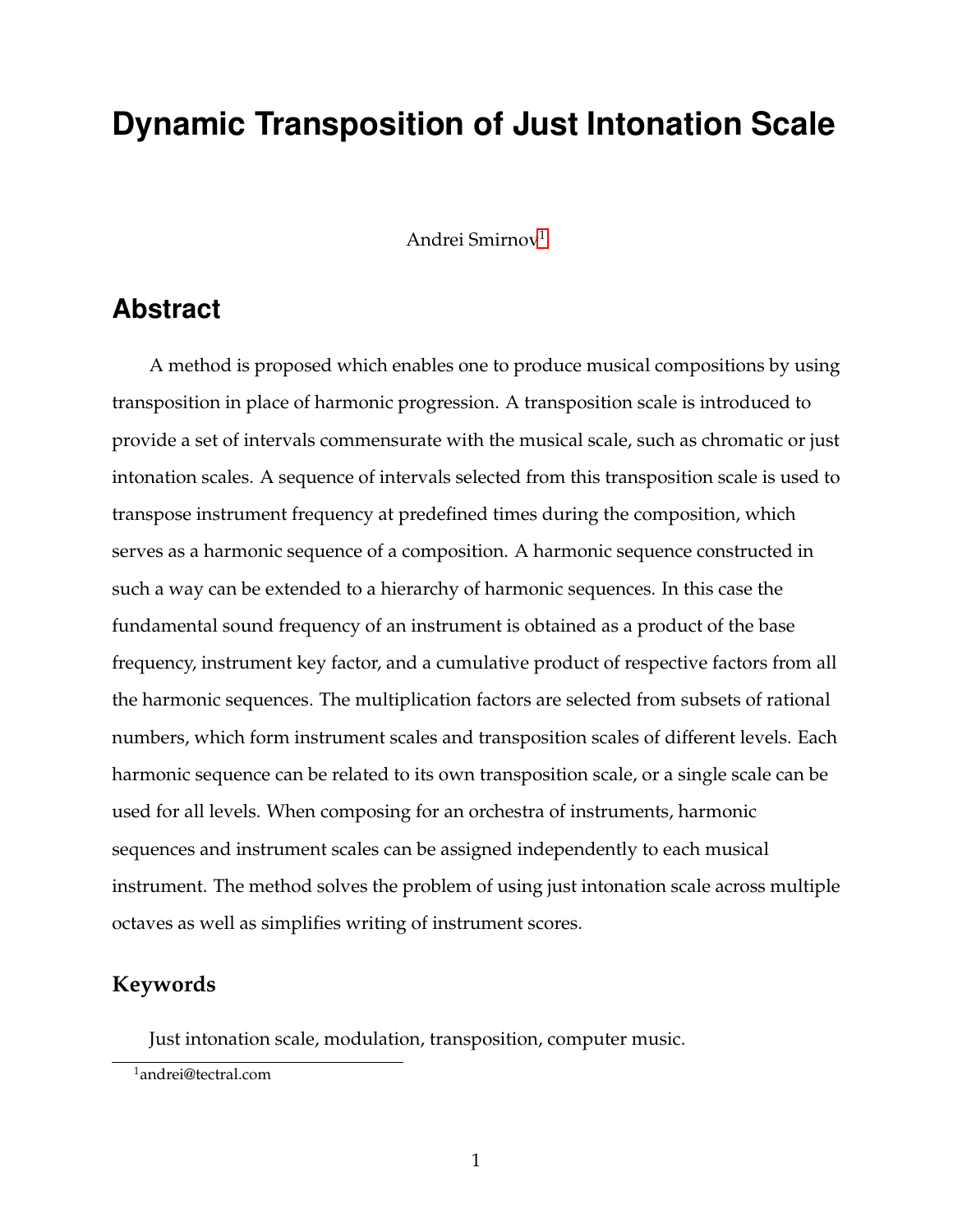#### **1 Introduction**

Repetition is one of the main elements of music. Indeed, a common techniques used in composition is a repetition of a melodic sequence in different keys. The change of keys introduces another important element of music, that of gradual change (harmonic/chord progression or sequence), which removes the monotony of a simple repetition. In principle, the change of key in harmonic progression amounts to a frequency shift and can be done by transposition. For example, the technique of using barre chords when playing a guitar does exactly that, and this greatly enhances the versatility of the instrument.

To accomplish the same on a key-based instrument one can supply such instrument with extra transposition keys. This set of keys can be used during the performance to transpose the instrument each time the change of harmonic key needs to be done within the composition. In this case the melody can be played as if it always stays in the same key, which simplifies playing technique. Also, a number of keys in an octave of such instrument can be reduced to only the keys which form harmonic intervals, since most melodic sequences tend to comply to these intervals. For example, in chromatic scale one would use 8 tones, including major and minor triads, instead of 12 semitones.

There is another important advantage of such an instrument. Unlike a conventional keyboard or a guitar, it can be made to play in scales other than chromatic scale. One can easily assign the frequencies of a Pythagorean or just intonation scale to the keys of such instrument. It should be noted though that this kind of transposition cannot be easily accomplished on an acoustic instrument. For example, the barre technique on a guitar will fail because transposition in a just intonation scale will require simultaneous re-tuning of all the strings. This is because just intervals are not uniform across the octave as in chromatic scale. On the other hand, an electronic instrument or a computer sequencing application can easily accommodate such technique which we shall refer to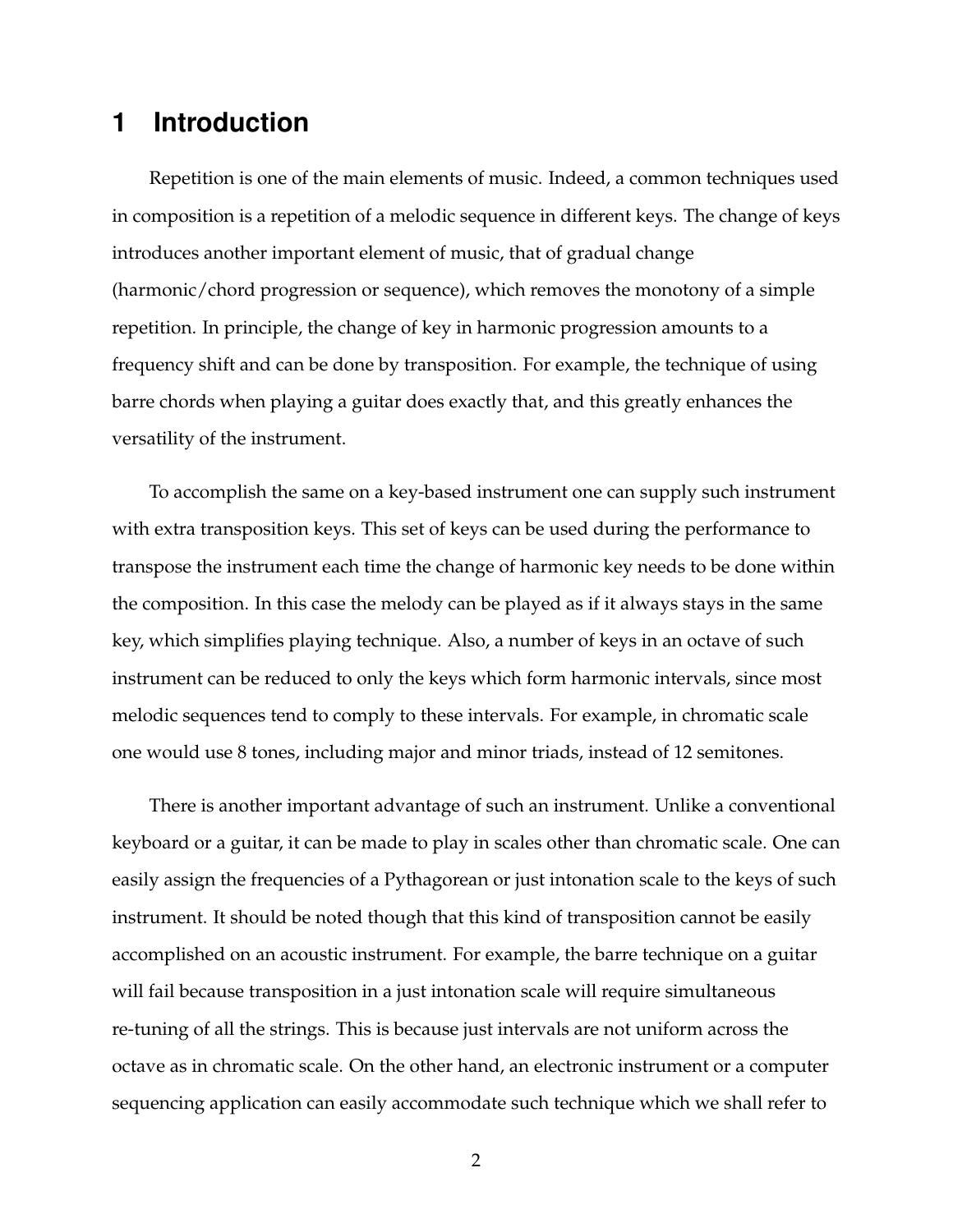as *dynamic transposition* and which is the main subject of this work.

#### **2 Background**

One limitation of a standard chromatic scale used in music today is the inexact representation of harmonic tones, as derived from the physics of resonating strings [Wood and Bowsher](#page-15-0) [\(1980\)](#page-15-0). Harmonic frequencies differ by rational multipliers, for example 2, 1/2, 3/2, 3/4, 4/3. Sounds combined of such frequencies are usually pleasant to the ear. This could be related to resonances caused by harmonic frequencies inside the ear, or some more complex phenomena inside the brain [Levitin](#page-14-0) [\(2007\)](#page-14-0); [Cook](#page-14-1) [\(2001\)](#page-14-1). Indeed, earlier instruments were based on resonating strings, and were tuned to follow these ratios which is reflected, for example, in Pythagorean scale [Benward and Saker](#page-14-2) [\(2003\)](#page-14-2). Here we will refer to a *rational scale* as a just intonation scale with intervals perceived as consonant. A significant limitation of a rational scale is that it is not *transpositionally invariant* in a sense that the same chords played in different keys will not sound the same (this definition differs somewhat from [Milne et al.](#page-14-3) [\(2007\)](#page-14-3)). This is because the intervals in a scale like 1, 6/5, 5/4, 4/3, 3/2, are not equal whereas in chromatic scale they are equally spaced on a logarithmic scale as is illustrated in Fig[.1.](#page-4-0) This makes it impossible to play the same melody in different keys on a rational scale. Thus, a scale derived from rational numbers can not be easily applied to a key-based instrument, such as a piano, or an organ. Elaborate tuning systems and scales combined with novel keyboard concepts have been devised to overcome this limitation [Fokker](#page-14-4) [\(1967,](#page-14-4) [1969\)](#page-14-5); [Fonville](#page-14-6) [\(1991\)](#page-14-6); [Milne et al.](#page-14-3) [\(2007\)](#page-14-3), but these techniques were not exploring the extended use of transposition as proposed here, and actually added to the complexity of the keyboard. In a addition to that a variety of sound synthesis methods as well as spectral music techniques [Anderson](#page-13-0) [\(2001\)](#page-13-0) and frequency modulation synthesis [Chowning](#page-14-7) [\(1973\)](#page-14-7) have been developed, which focus more on acoustical quality of sound rather than on composition techniques and melodic sequencing, and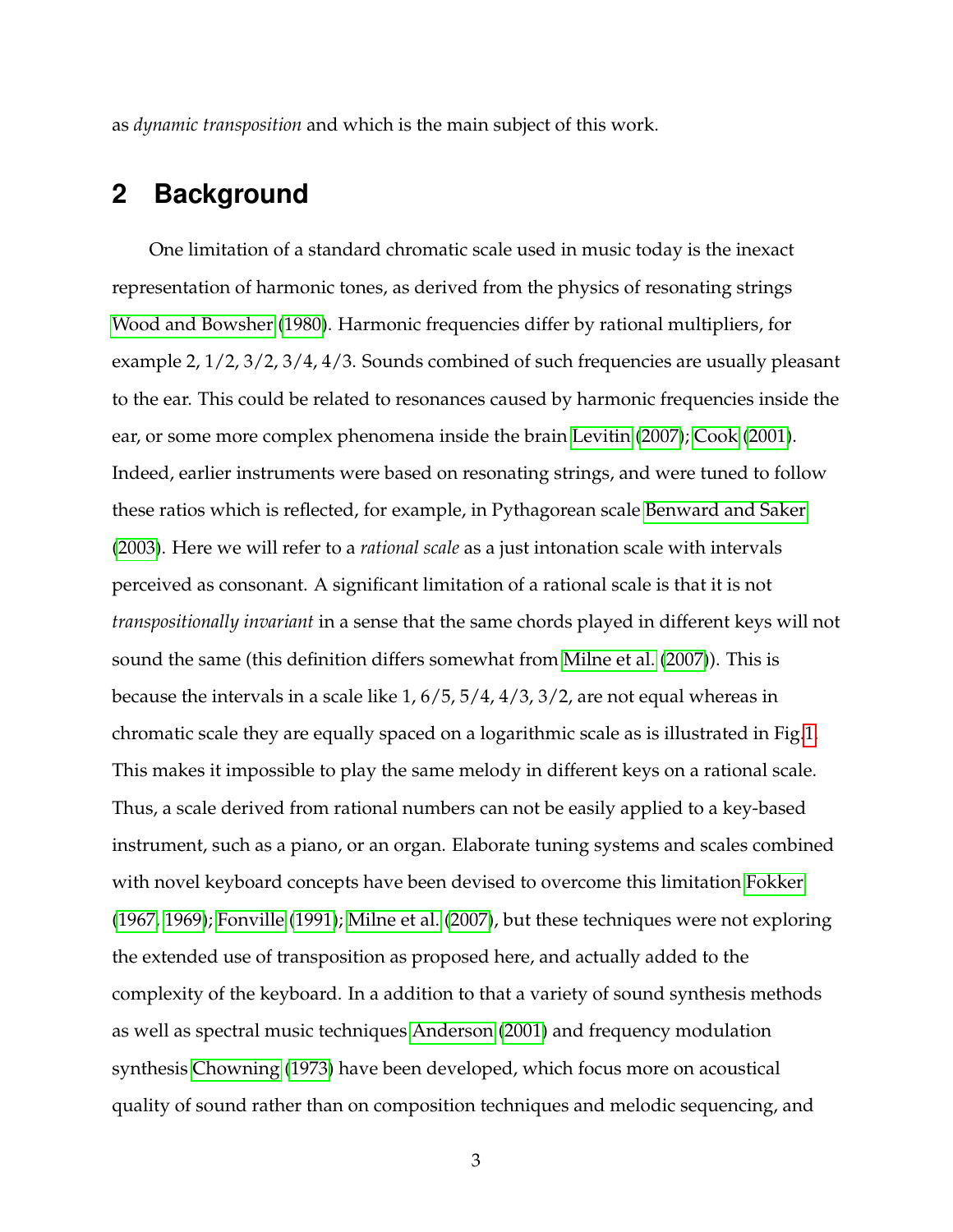are outside of the scope of this work.

A number of composers and performers experimented in just intonation scale, most notably, Harry Partch, James Tenney, and Ben Johnston. In particular, Harry Partch [Gilmore](#page-14-8) [\(1998\)](#page-14-8) did early experiments with tunings based on a larger number of unequal tones in the octave following just intonation and produced instruments which could play in this scale. James Tenney started one of the early and successful experimentations with electronic and computer generated music, in which he resorted to more harmoneous just intonation scales, and improved the acoustic quality of sound. The approach of Ben Johnson [Johnston](#page-14-9) [\(2006\)](#page-14-9) is based on extending the musical notation by introducing more intervals in line with just intonation scale. Their work demonstrated the advantages and drawbacks of musical instruments and composition techniques based on just intonation scale. However, the methods used did not rely on transposition as means of replacing harmonic progression in a sense the current work suggests.

Also, a number of novel tuning methods have been researched and proposed over the years [Carlos](#page-14-10) [\(1987\)](#page-14-10), including the asymmetric division of octave [Sethares](#page-14-11) [\(1992\)](#page-14-11) and adjusting the instrument tuning to timbre [Sethares](#page-15-1) [\(2005\)](#page-15-1). However, these techniques either increase the complexity of an instrument or like chromatic scale, they compromise the purity of intervals derived from the rational scale. Indeed, frequencies produced by chromatic scale no longer differ by rational multipliers, but rather by transcendental numbers resulting from the logarithmic operation as is evident from Fig[.1.](#page-4-0) This is the reason why chords played on an acoustic piano sound more pleasantly than those played on an electronic keyboard, since the strings of an acoustic instrument can self-adjust their frequencies due to the resonance effect. This makes them lapse to more pleasant rational intervals [Carlos](#page-14-10) [\(1987\)](#page-14-10).

There are two main techniques of frequency shift: modulation and transposition. Modulation has been mainly used for sound effects, or as an occasional semi-tone shift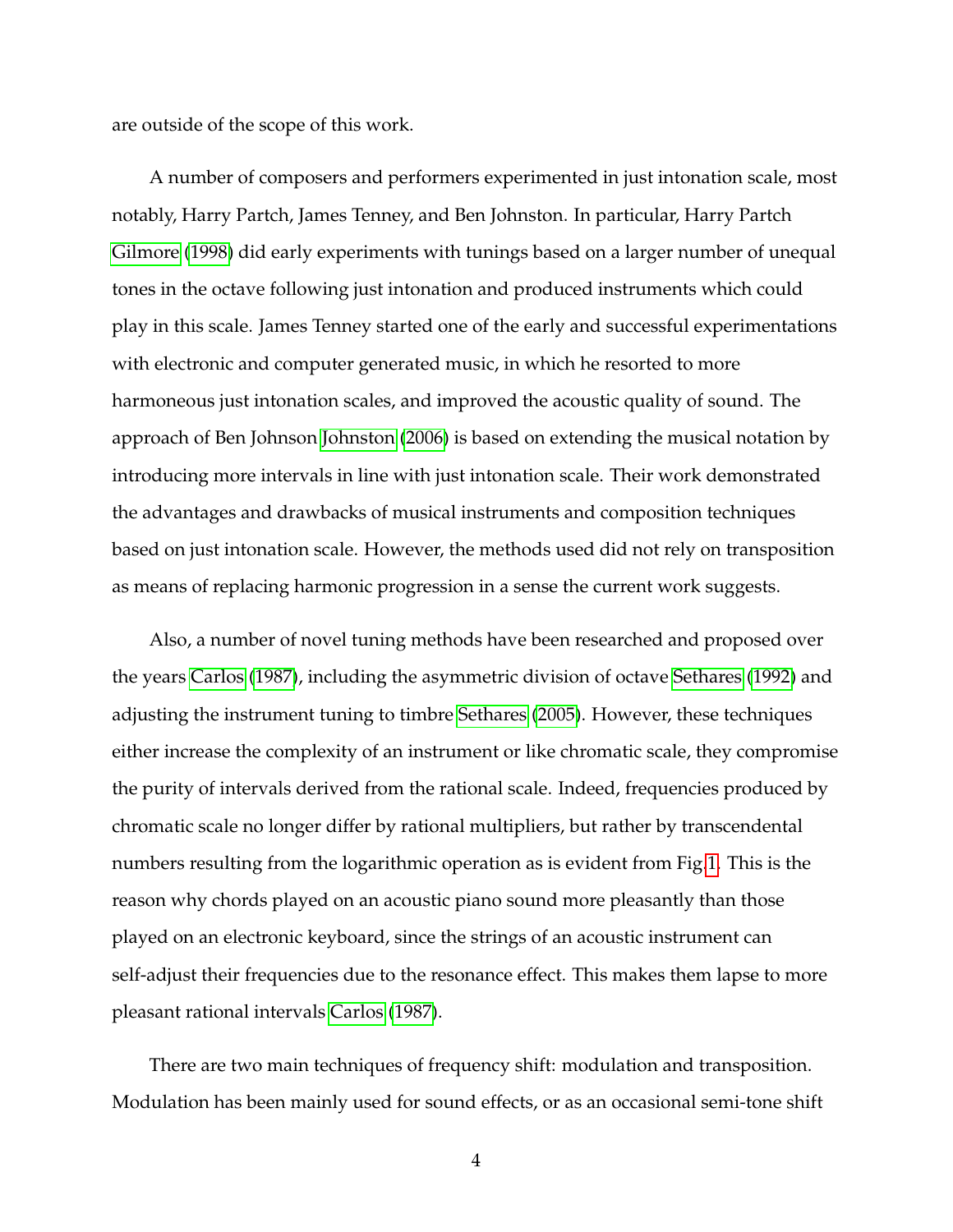<span id="page-4-0"></span>

*Figure 1. Frequencies of chromatic scale* Number above each line added to one is equal to the scaling factor used to obtain the frequency associated with that line. Red points correspond to the C-major scale.

in a composition. A wider frequency shift was mainly limited to octave shift in some electronic keyboards. Shifting of instrument's frequency to a different key is commonly done with transposition. However, this shift is usually made permanent for the duration of the performance. To author's knowledge neither modulation nor transposition have been widely used in place of harmonic progression, that is, to change current key in a composition. However, such application can enable the usage of rational scales, simplify a keyboard instrument, as well as reduce the number of notes in octave [Smirnov](#page-15-2) [\(2013\)](#page-15-2), [tectral.com.](http://tectral.com)

In particular, the number of tones in the octave, or cardinality, can be reduced to only the most harmonic musical intervals, such as those in a rational scale. This is because the number of keys in the octave can be made equal to the number of tones in the scale. For example, instead of selecting 7 keys for a chromatic scale out of 12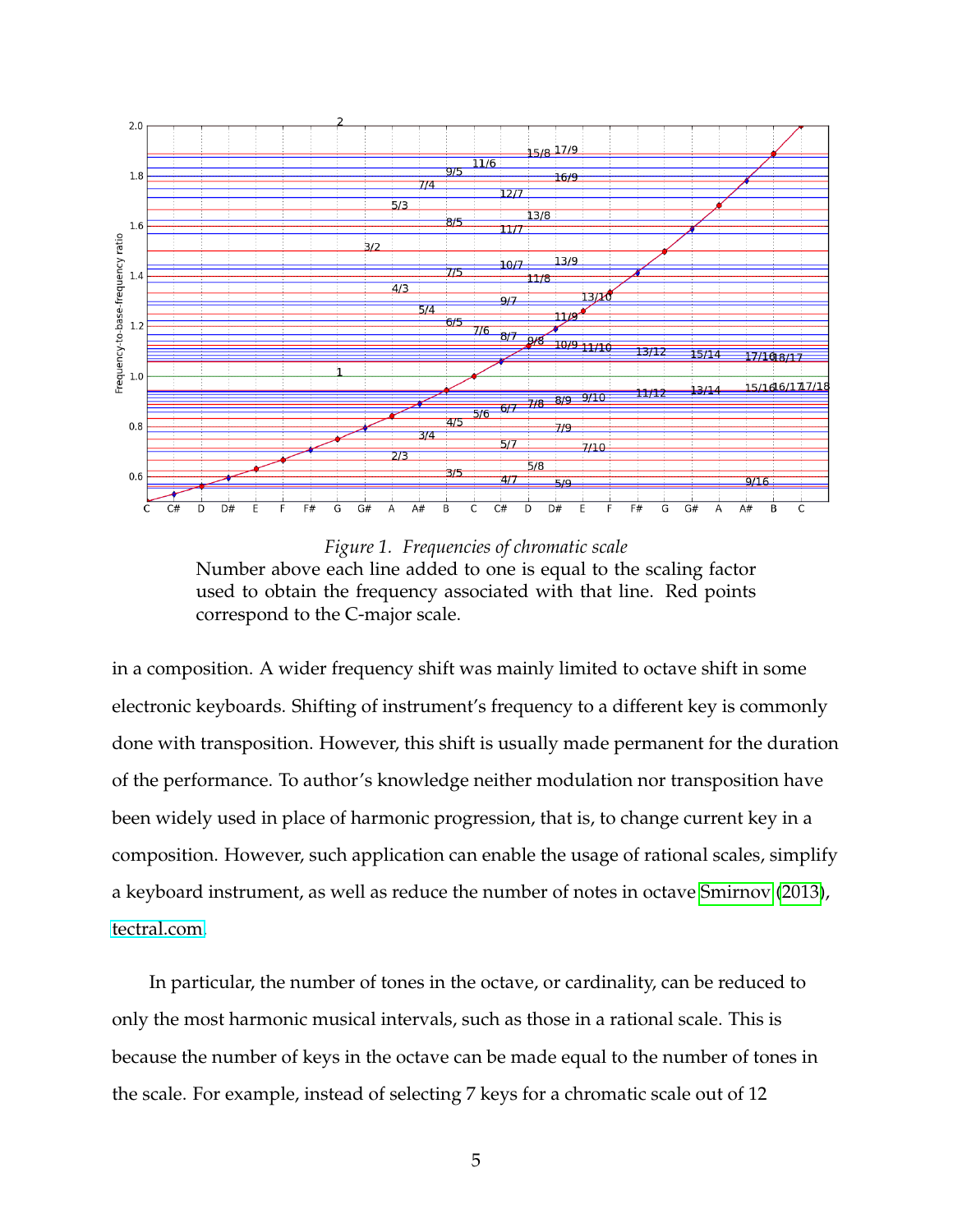semitones in an octave, one is left with just 7 keys corresponding to 7 tones, thus no need for selection. And for simpler scales this number can be further reduced. Now, instead of a multitude of tonic combinations for every key one has a single scale, which is a set of basic ratios. For example, instead of memorizing major/minor tonic triads for every key, such as "C,E,G", "C, $E$ ,G" for major/minor triads in C-key, etc. (a total of 2·12=24 combinations), one will have to remember only two combinations of ratios: (5/4, 3/2) for a major triad and (6/5, 3/2) for a minor triad, the first number in the triad beign always 1. Shifting to different chords in a progression will amount to multiplication of these numbers by a rational number selected from the currently used scale. For example, a sequence  $(1, 9/8, 5/4, 4/3, 3/2, 5/6, 15/8, 2)$  will resemble the chromatic major scale.

We will refer to an octave setup according to the rational scale as *instrument scale*. In this case a harmonic progression can be replaced by a *transposition sequence*, which we will also refer to as a *harmonic sequence* for clarity. This harmonic sequence can be further generalized to a hierarchy of harmonic sequences of different levels. A harmonic sequence on each level of hierarchy is derived from a *transposition scale*, which is also a rational scale, i.e. a subset of rational numbers. Each transposition scale can be equal to the instrument scale, or can differ from it, thus creating a *multi-scale composition*. Each harmonic sequence can be related to its own scale, or a single scale can be used for all levels. Frequencies of sounds are obtained by multiplying the base frequency by the factor corresponding the current instrument key selected from the instrument scale and by a cumulative product of factors selected from harmonic sequences on all levels and corresponding to the current time interval in the composition.

One can also extend this method of multi-scale composition to a *multi-scale orchestra* of instruments. In this case when composing for an orchestra, harmonic sequences and scales can be assigned independently to each musical instrument. This method also opens up opportunities of exploring different musical scales that can exist within the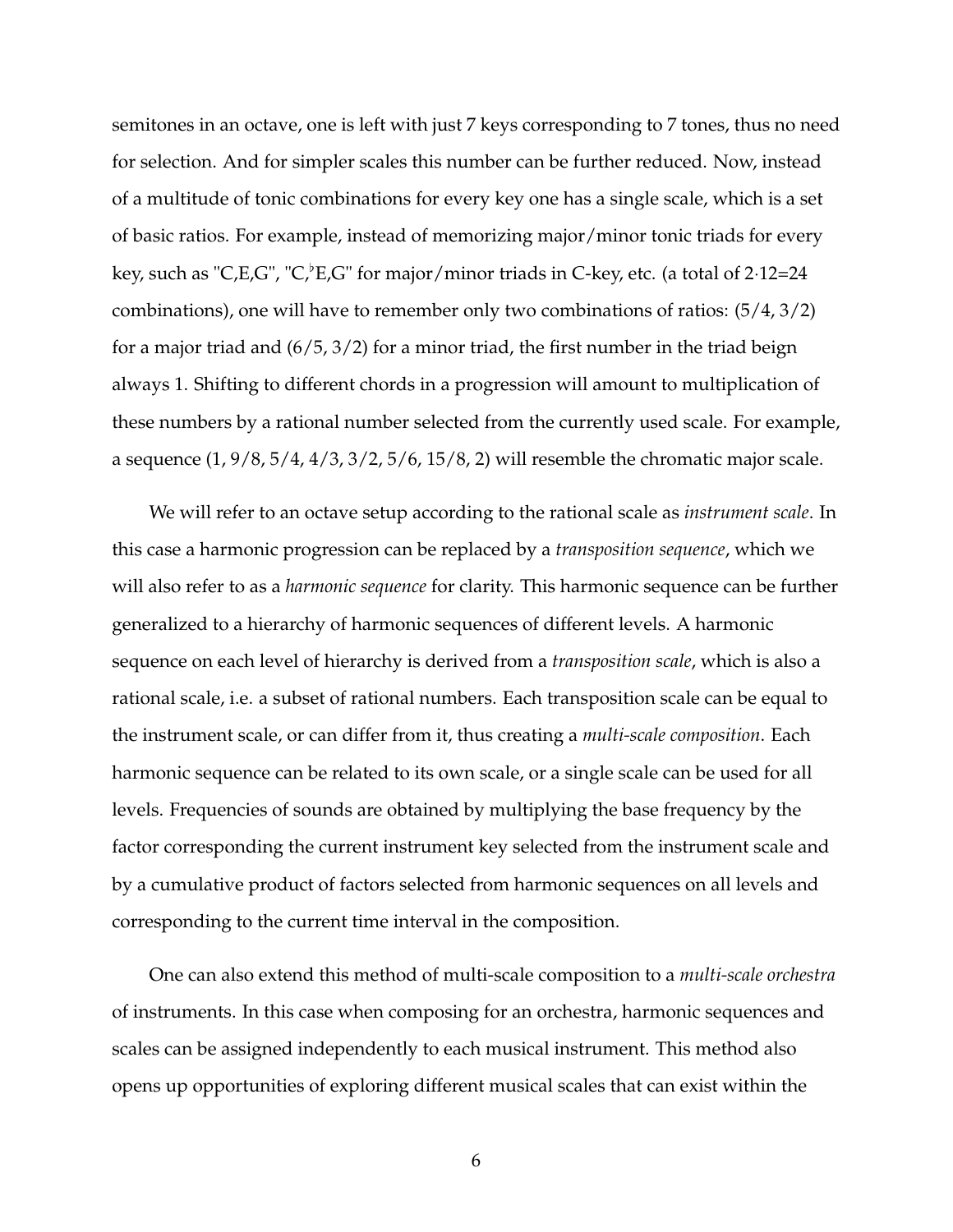realm of physical resonances.

#### **3 Harmonic Sequences**

In the proposed system of generating musical sounds the fundamental frequency of each sound is obtained as a product between the base frequency and a cumulative product of rational multipliers. Looking from a slightly different perspective, the fundamental frequency is obtained as a multiple of another frequency, which in turn can be obtained as a multiple of yet another frequency, and so on. The multipliers can be selected from a subset of rational numbers, defined by simple ratios of two integers.

In the simplest case, which we shall refer to as a *level-1* composition, the procedure of creating a composition starts with a single *base frequency* and a subset of rational numbers, further referred to as the *instrument scale*, and each number in the set will be referred to as the *instrument key*. Each sound in a composition is characterized by its fundamental frequency, further referred to as the *note frequency*, and the associated time interval. The note frequency is obtained by multiplying the base frequency by a factor taken from the instrument scale and corresponding to the current instrument key. We will refer to this number as the *scale key*. The pair consisting of the scale key and the corresponding time interval will be referred to as the *note*. Thus, the procedure of level-1 composition sets for each time interval in a composition a corresponding note frequency equal to a product of the base frequency and one of the keys selected from the instrument scale. This key selection can be done independently for each instrument. The time intervals can be overlapping, thus allowing for playing chords. This sequence of notes selected from the instrument scale will be referred to as the *instrument score*. The manner in which the instrument score is compiled is not important for this discussion and is presumably done by a composer.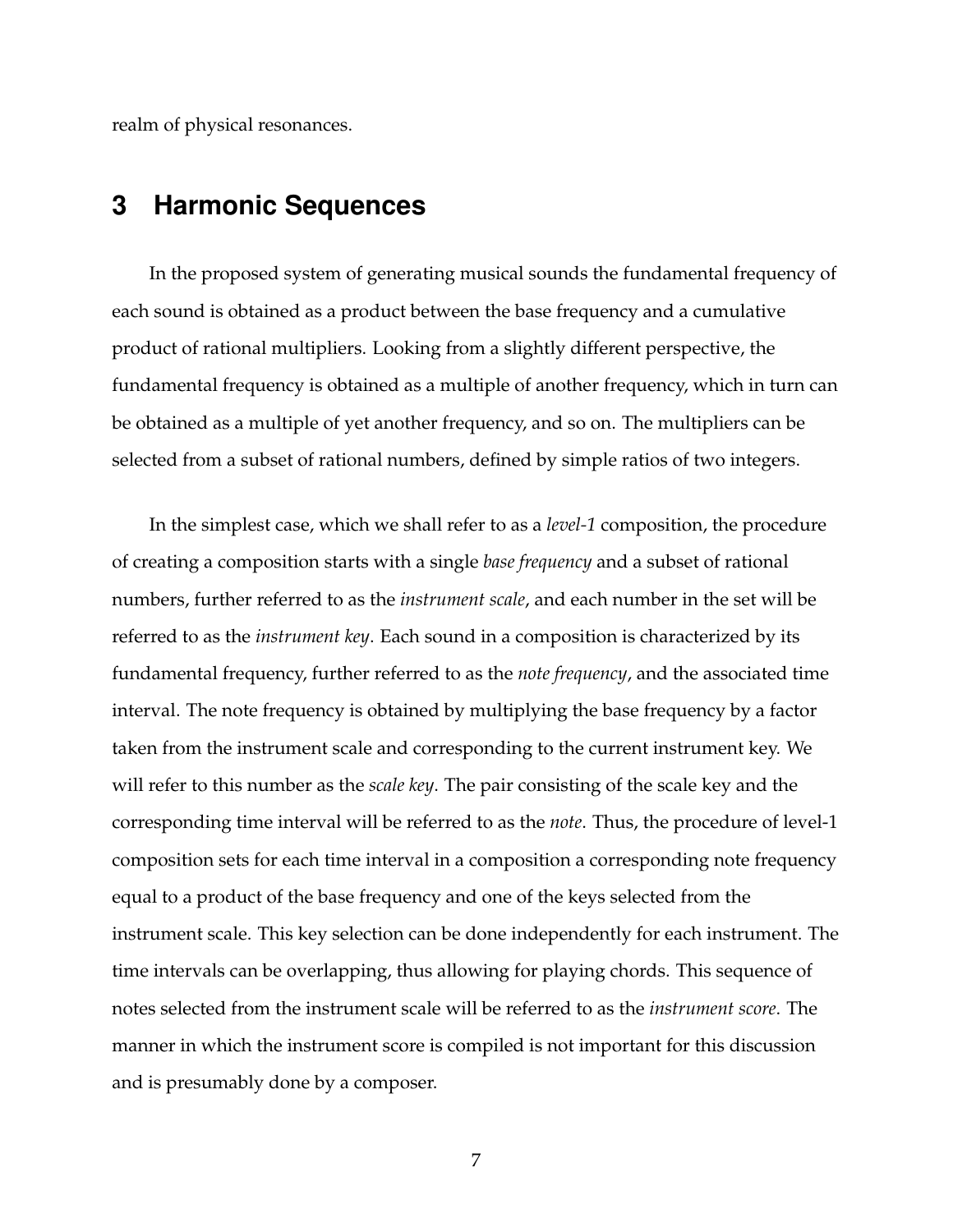<span id="page-7-0"></span>

*Figure 2. Assigning frequencies in level-2 composition: A - base frequency, B - transposition scale, C - harmonic sequence, D - instrument scale, E - instrument score.*

In the next step this procedure is extended to *level-2* composition (Fig[.2\)](#page-7-0). In this case in addition to the base frequency (A), instrument scale (D), and instrument score (E), there is another layer of rational numbers further referred to as the *transposition scale* (B), inserted between the base frequency and the instrument scale. Similarly to the level-1 composition, a sequence of numbers is selected from this scale and assigned to the corresponding time intervals, thus resulting in another sequence of key-time pairs, which we will refer to as the *harmonic sequence* (C), and each pair in the sequence will be referred to as the *transposition tone*. Unlike the notes of the instrument score, time intervals of transposition tones should be non-overlapping and span the entire composition. Selection of transposition keys and associated time intervals to make up a harmonic sequence is done by a composer and it will determine the harmonic structure of the composition. In the notation of Fig[.2](#page-7-0) where  $f_i^j$  $i$  represents frequency on *i*-th level, obtained from *j*-th key in *i*-th scale,  $k_i^j$  $i_\cdot^j$ . The instrument sound frequencies of level-2 composition ( $f_2^j$  $\mathbb{Z}_2^{(2)}$  are determined as triple products of the base frequency, transposition tones, and instrument keys. The selection of a transposition tone for each note is always possible and unique, because the time intervals of transposition tones are restricted to be non-overlapping and to span the entire composition. The level-2 composition procedure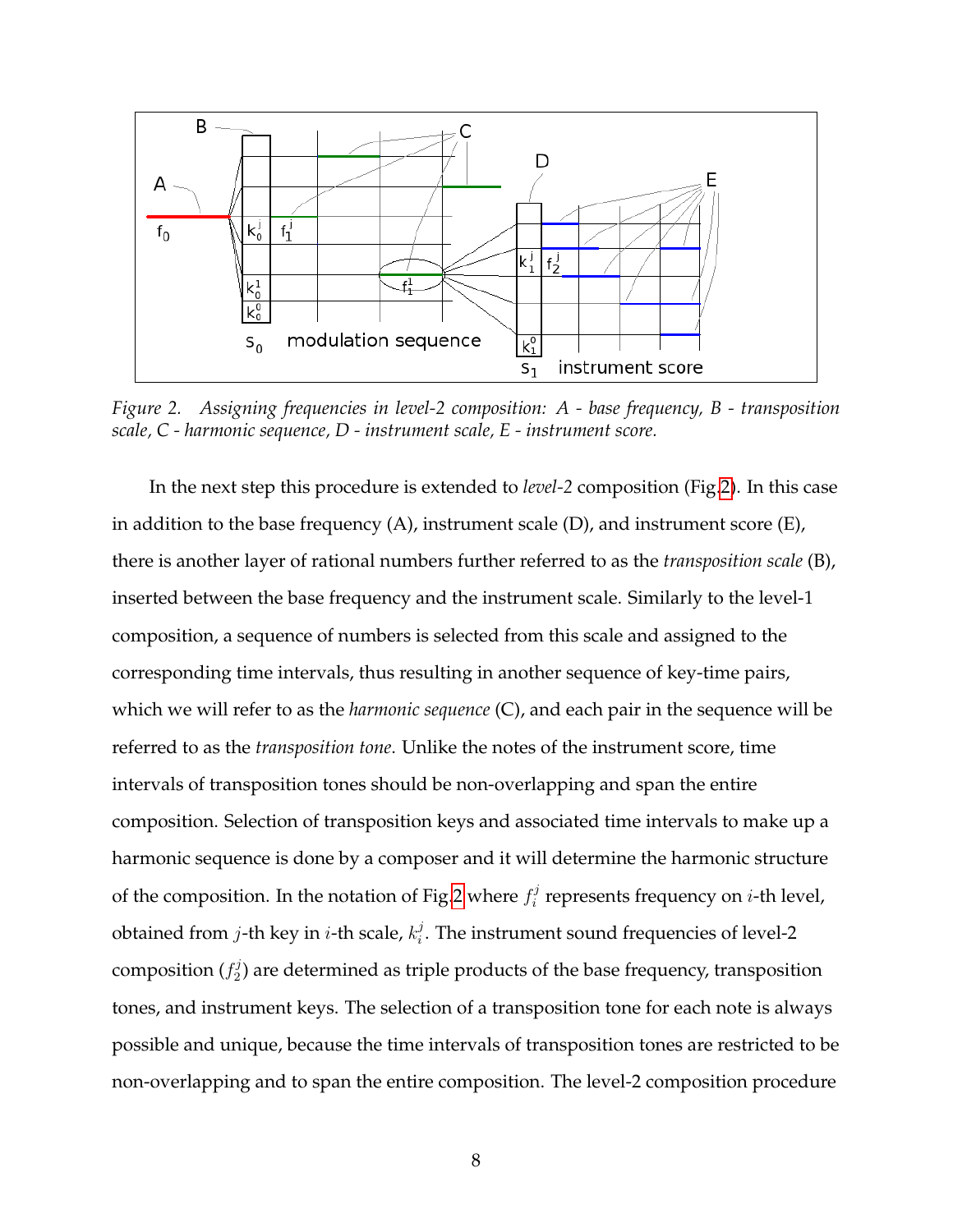corresponds to a conventional composition where the instrument score takes the place of a conventional score and harmonic sequence takes place of a chord progression (harmony of the song).

One can further generalize the above procedure to *level-n* composition through an  $n$ -step recursive frequency transformation which is specified for each time,  $t$ , in the composition, as:

<span id="page-8-1"></span>
$$
f_{n+1}(t) = f_n(t)m_n(t) = f_0 \prod_{i=0}^n m_i(t)
$$
 (1)

where the initial frequency,  $f_0$ , or the *base frequency* will be a time-constant:

 $f_0(t) = f_0 = const$ , and factors  $m_n(t)$  for  $n > 0$ , correspond to transposition tones for time t of a harmonic sequence of level n, and  $m_0(t)$  corresponds to the instrument score. Each  $m_n(t)$  time sequence is selected from the corresponding *n*-level scale  $S_n$  as:

<span id="page-8-0"></span>
$$
m_n(t) = \hat{\mathcal{R}}_n^{(t)} S_n \tag{2}
$$

where  $\hat{\mathcal{R}}_n^{(t)}$  denotes a generally time-dependent selection operator provided by a composer or an algorithm, and scale  $S_n$  on level  $n$  is an ordered collection of keys,  $k_n^i$ , represented by a subset of rational numbers, i.e.

$$
S_n = \bigcup_j k_n^j
$$

The above requirement of non-overlapping time intervals in a harmonic sequence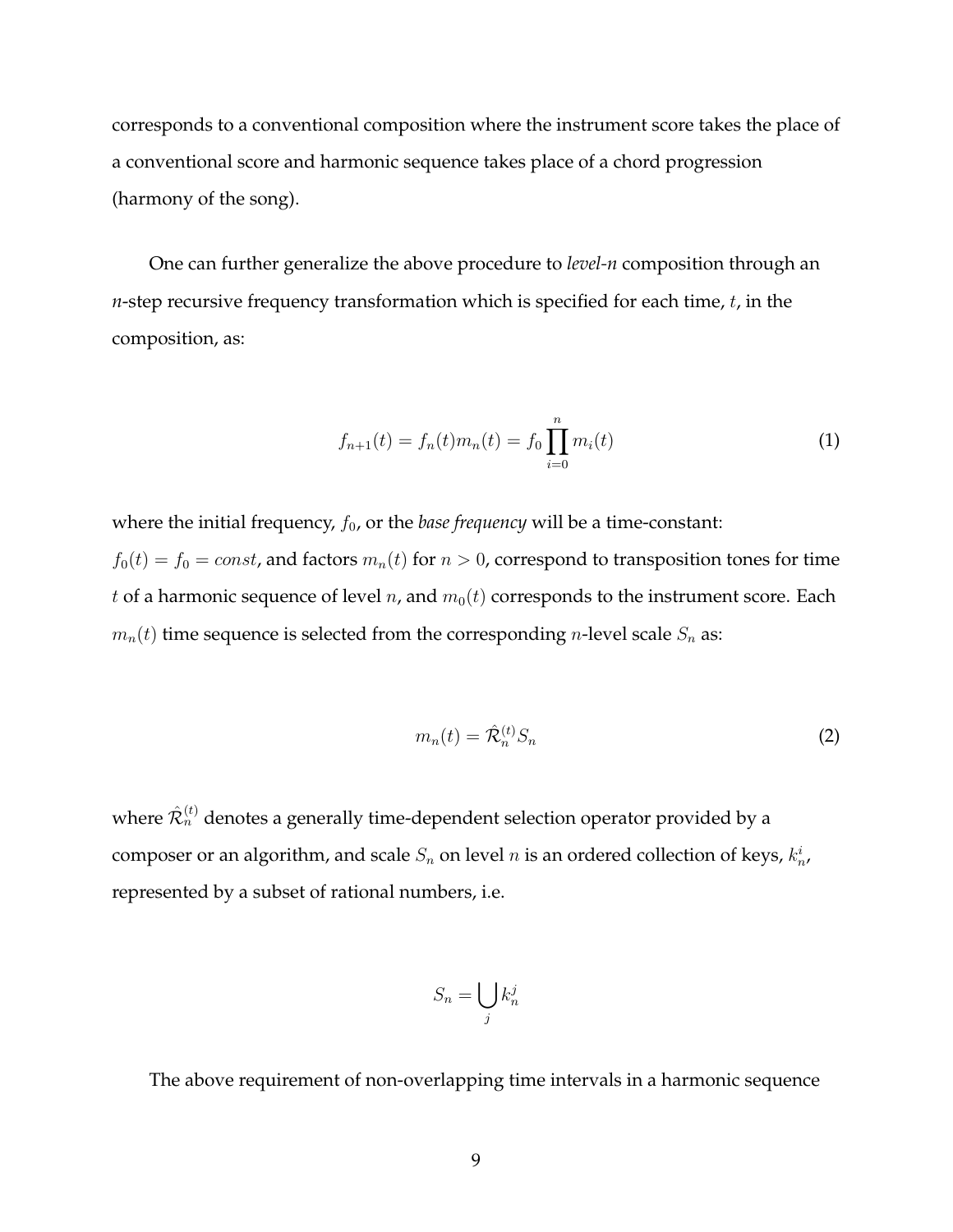means that only the 0-level selection operator,  $\hat{\mathcal{R}}_0^{(t)}$  $_0^{(t)}$ , acting on the instrument scale in [\(2\)](#page-8-0), is allowed to generate multiple selections for the same value of  $t$ , thereby enabling chords in the instrument score. Chords have no obvious meaning for a harmonic sequence as defined here.

For example, in level-3 composition we introduce a second harmonic sequence and optionally the associated transposition scale. The frequency of sound in this case will be determined as a product of the base frequency, the key from the currently played note of a particular instrument score, and the transposition tones from the harmonic sequences of levels 1 and 2, both corresponding to the current time interval. Thus, according to [\(1\)](#page-8-1) the key note frequency in an instrument score will be determined as:

$$
f_3 = f_2 m_2 = f_1 m_1 m_2 = f_0 m_0 m_1 m_2
$$

In this case the instrument score is provided by sequence  $m_0$ , which corresponds to a conventional score, harmonic sequence  $m_1$  will correspond to a harmonic structure of a song, such as a sequence of keys assigned to different measures, e.g. C, Am, F, G, and harmonic sequence  $m_2$  can be related to a conventional transposition, which in this case will up/down-shift all frequencies in certain parts of the song. The distinction from the conventional composition will be in simplification in the instrument score, because the transition between different keys (chord progression) is already taken care of by the harmonic sequences. Another simplification comes from the lower cardinality of the octave as well as from the fact that the problem of selecting appropriate tones corresponding to a current melodic key no longer exists.

It should be noted that one can also use the reverse definition of sequences  $m_i$ , where the last sequence takes place of an instrument score and the rest perform the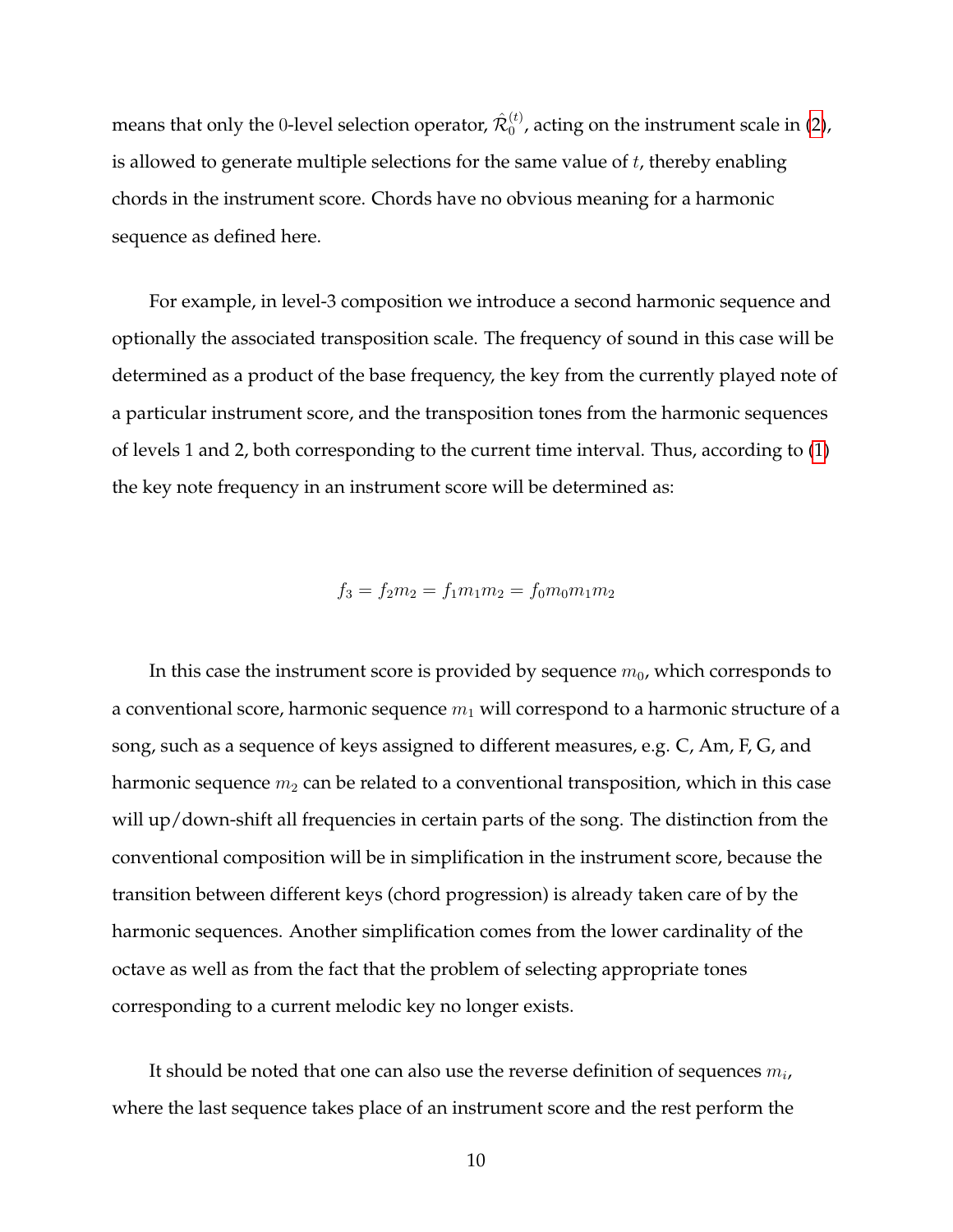transposition, which corresponds to the illustration in Fig[.2.](#page-7-0)

In the case of multiple instruments (orchestra) it is possible to assign different instrument scales to different instruments and even to direct them to follow different harmonic sequences. In the simplest case the base-level harmonic sequence may consist of a single tone, which will correspond to a transposition of that instrument to a different frequency range for a duration of the composition.

For human composers and performers it will probably be not very practical to go beyond level-3 composition. Nevertheless, higher level multi-scale compositions can be explored in algorithmically generated compositions.

#### **4 Implementation**

The principles outlined above can be easily implemented in a music sequencing software, by essentially adapting standard MIDI-sequencer techniques. Fig[.3](#page-11-0) shows a generic piano-roll type panel where piano keys are replaced with an ordered set of ratios, which can represent either instrument or transposition scales. This setup can be used for entering instrument scores as well as harmonic sequences - all in a similar manner. It should be noted, that the two octaves of numerical keys shown are all the keys needed to play an instrument. Shifting to higher or lower octaves can be done by harmonic sequencing.

Fig[.4](#page-12-0) shows a generic view of a song editor, where along with traditional instrument tracks a harmony track is added. In this case it provides a global harmonic sequence for all instruments.

It is also feasible to design an electronic musical instrument based on these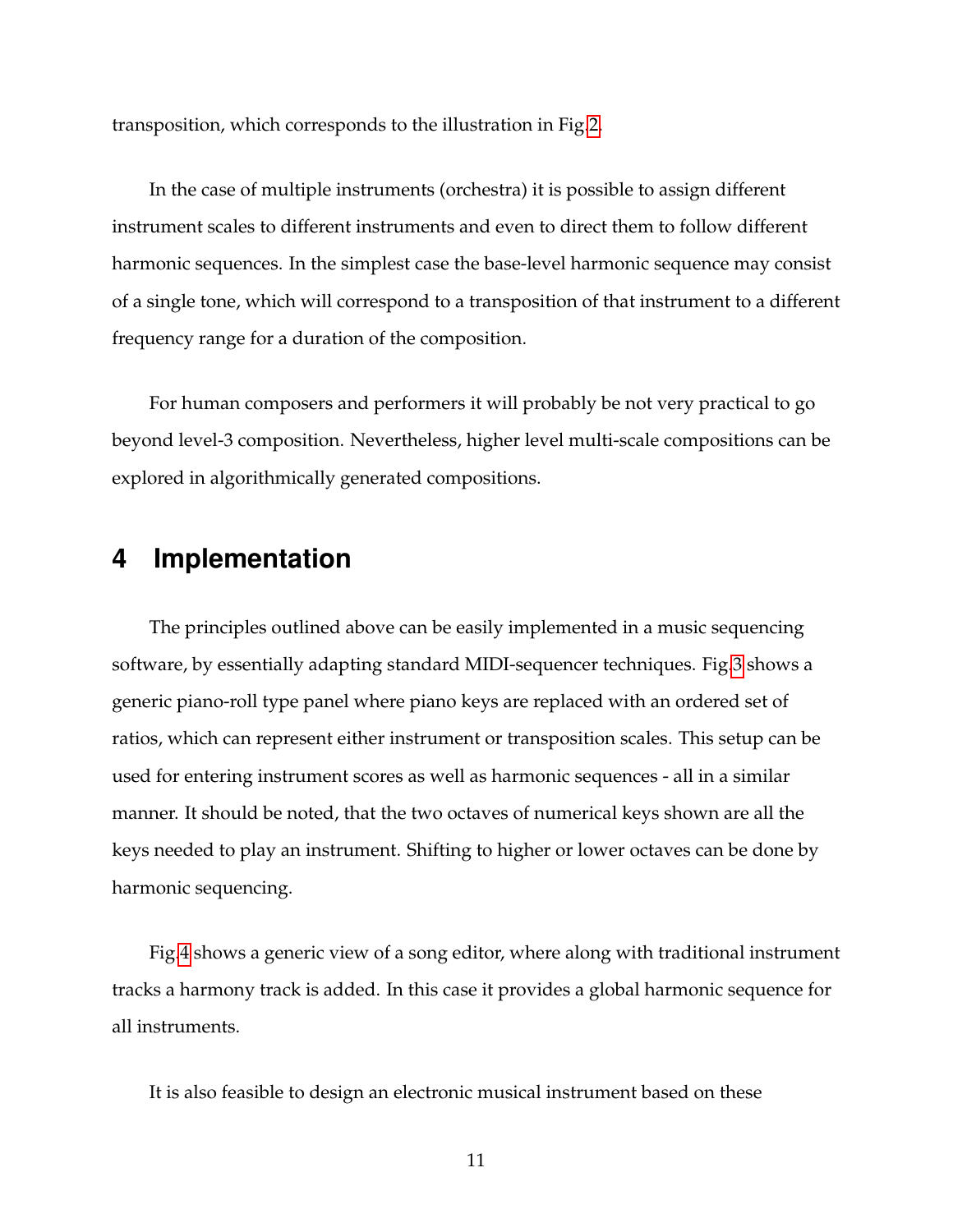<span id="page-11-0"></span>

*Figure 3. Instrument score or harmonic sequence in a "piano"-roll*

principles. If implemented in a keyboard fashion, such instrument will require a small set of keys for a single octave or a couple of octaves only. The keys will correspond to a pre-defined instrument scale. A common 7-tone scale will suffice for most purposes, resulting in a 7-key keyboard. But even simpler 4-6 key instruments could be useful for playing basses or for less sophisticated game oriented devices. A transposition control for such instrument can be implemented in a separate key, knob, touch-pad, or similar. Whole harmonic sequences can be programmed-in for the purposes of performance. In this case switching between transposition tones in a sequence can be done automatically, or by pushing a separate key.

No attempt is made in this work to introduce a musical notation to accompany the proposed method. As long as the technique is not used for life performance no need for any specific notation arises. Indeed, in the current implementation all instrument scores and harmonic sequences are recorded and modified by means of a piano roll editor shown in Fig[.3](#page-11-0) and then stored in respective computer files. The final result is an audio file used for playback, while the human-readable scores are available either via editor interface of the respective sequencer application or in XML-encoded text files. The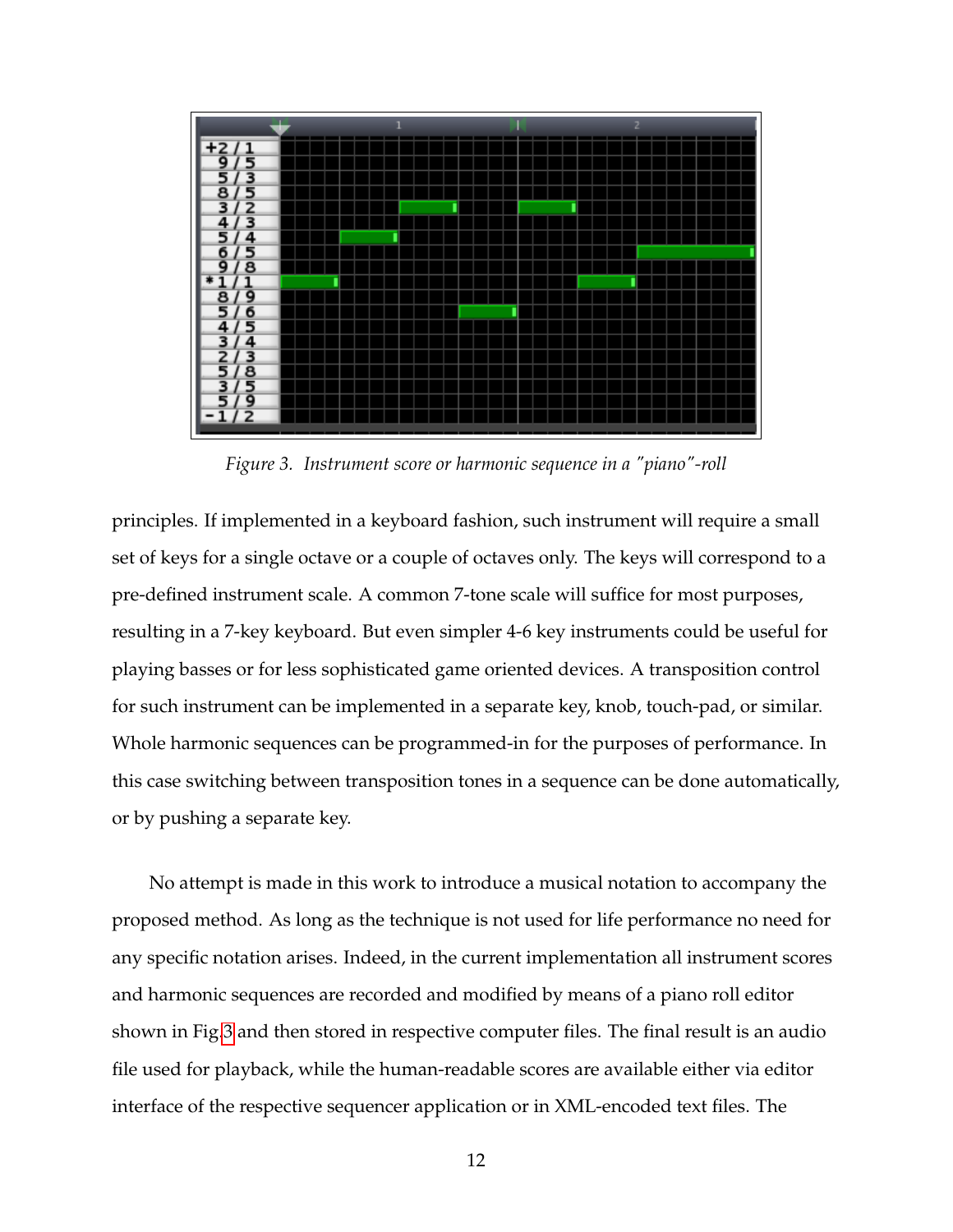<span id="page-12-0"></span>

*Figure 4. Modulation sequence displayed as a track in a song editor*

notation used in those files is similar to the MIDI standard modified for handling non-chromatic frequencies and harmonic sequences.

Nevertheless, a variety of specific musical notations can be developed for the purpose of life performance. This can be a simplification of the conventional notation. For example, the accidentals can be dropped since the cardinality of the octave is equal to the number of tones in the scale. Thus, all notes can be labeled by plain letters, including those of harmonic sequences. Numerical labeling by respective rational multiplies can be used for rigour or color labeling can be employed to enhance score readability in life performances. Ultimately, the notation used should depend on the key layout of the instrument so as to facilitate reading of the score. Thus, with color labeled keys the respective color labeling for the score would be appropriate.

Also, to simplify the performance, the harmonic sequence(s) can be stored and read by the instrument, while the performer will only read the instrument score. In this case each change of harmonic key in chord progression can be done either automatically by the instrument or manually by the performer, using a single key or a foot pedal.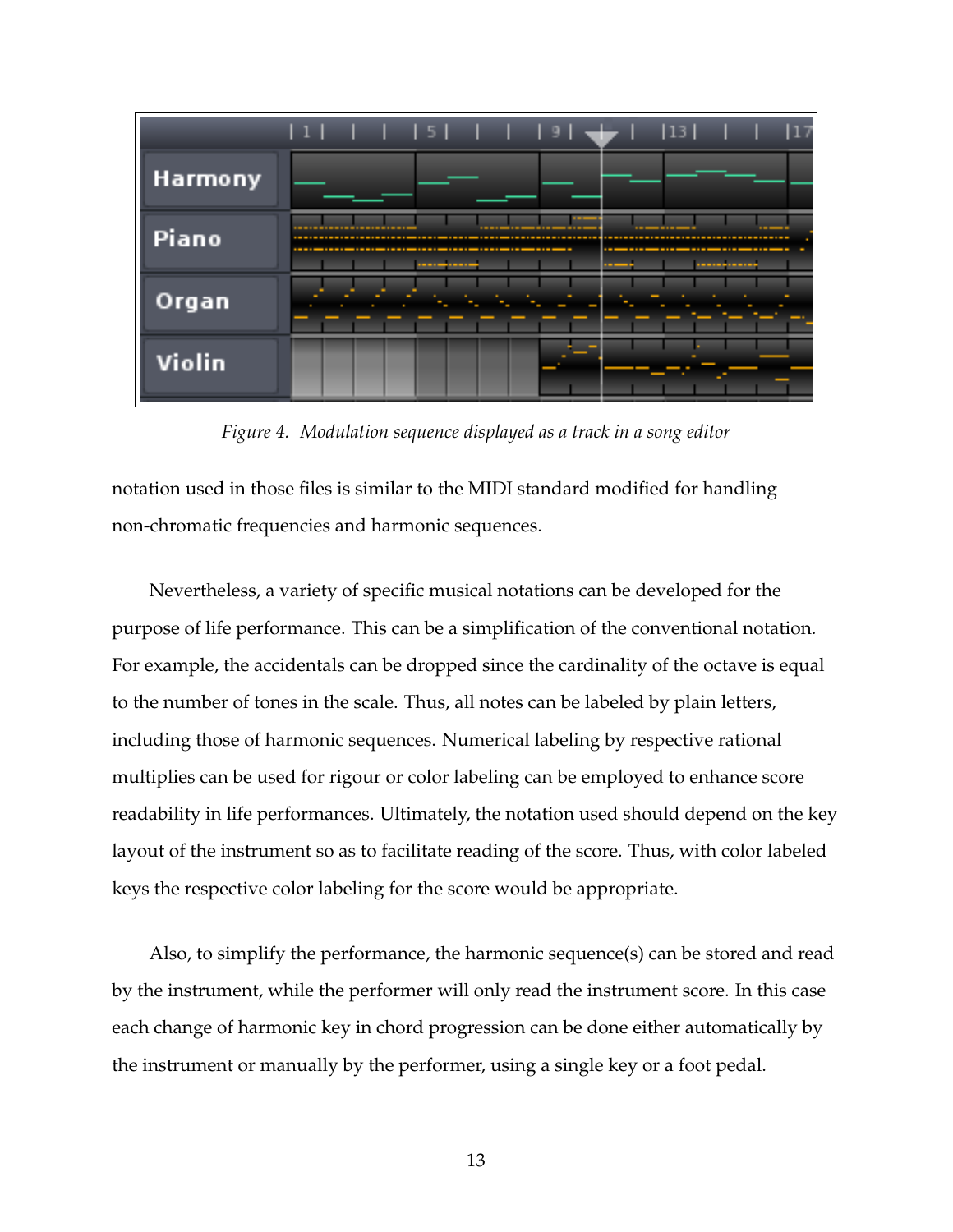# **5 Conclusions**

As mentioned in the background section, the limitation of a just intonation scale is in its inability to achieve transpositional invariance. In the proposed method this limitation is overcome by introducing a generalized transposition as a system of multiple scales, and hierarchical harmonic sequences derived from the sets of rational numbers. In this framework it is now possible to replace harmonic progression with transposition of the base frequency to any value, and do so independently for different instruments. In this way one can play the same melodic sequence of tones in different keys and still realize a simple rational scaling of the base frequency as well as to retain the uniformity of key patterns within any harmonic key, or indeed within any frequency range. Thus, the proposed method enables the usage of musical scales beyond chromatic, including just intonation and other rational scales. From the perspective of physical reality of resonances and wave harmonics, frequencies produced as rational multiples of the fundamental frequency are more natural, and therefore tend to be more pleasant to human ear, which is indeed confirmed by old traditions and modern research.

The proposed method can be used for both composing music by means of sequencer applications and for life performances. It is mostly applicable to electronic instruments, computers, and other sound-capable digital devices. In addition to a more harmonious sound generation the method can simplify writing of musical scores as well as playing instruments built on these principles. The method also opens possibilities of exploring multi-level transposition for algorithmic composition.

### **References**

<span id="page-13-0"></span>Anderson, J. 2001. "Spectral Music." In S. Sadie, and J. Tyrrell, (editors) *The New Grove Dictionary of Music and Musicians. Second edition*. Macmillan Publishers. URL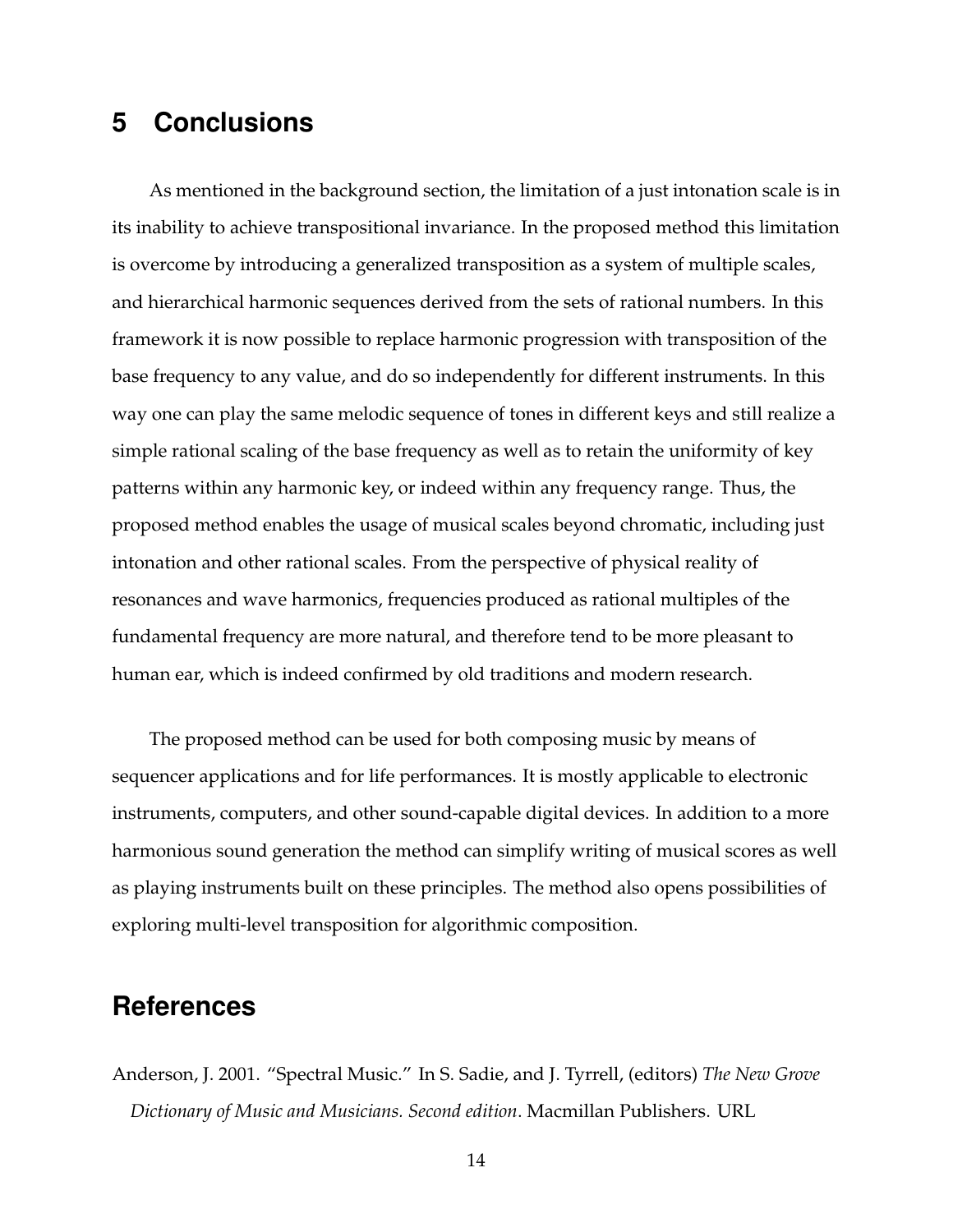[http://en.wikipedia.org/wiki/Spectral\\_music.](http://en.wikipedia.org/wiki/Spectral_music)

- <span id="page-14-2"></span>Benward, B., and M. N. Saker. 2003. *Music: In Theory and Practice*, volume 1. McGraw-Hill.
- <span id="page-14-10"></span>Carlos, W. 1987. "Tuning: At the Crossroads." *Computer Music Journal* :29–43.
- <span id="page-14-7"></span>Chowning, J. 1973. ""The Synthesis of Complex Audio Spectra by Means of Frequency Modulation"." *Journal of the Audio Engineering Society* 21(7).
- <span id="page-14-1"></span>Cook, P. R. 2001. *Music, Cognition, and Computerized Sound: An Introduction to Psychoacoustics*. MIT Press.
- <span id="page-14-4"></span>Fokker, A. 1967. "On the expansion of the musician's realm of harmony." *Acta musicologica* 38:197–202.
- <span id="page-14-5"></span>Fokker, A. 1969. "Unison vectors and periodicity blocks in the three-dimensional (3-5-7-) harmonic lattice of notes." In *Proceedings of the KNAW*, *B*, volume 72. pp. 153–168.
- <span id="page-14-6"></span>Fonville, J. 1991. "Ben Johnston's Extended Just Intonation: A Guide for Interpreters." *Perspectives of New Music* 29(2):121.
- <span id="page-14-8"></span>Gilmore, B. 1998. *"Harry Partch: A Biography"*. Yale University Press.
- <span id="page-14-9"></span>Johnston, B. 2006. *"Maximum Clarity" and Other Writings on Music*. Urbana: University of Illinois Press.
- <span id="page-14-0"></span>Levitin, D. J. 2007. *This is your brain on music. The science of human obsession*. Plume.
- <span id="page-14-3"></span>Milne, A., W. Sethares, and J. Plamondon. 2007. "Invariant Fingerings Across a Tuning Continuum." *Computer Music Journal* 31:4:15–32.
- <span id="page-14-11"></span>Sethares, W. A. 1992. "Relating Tuning and Timbre." *Experimental Musical Instruments* IX (2).